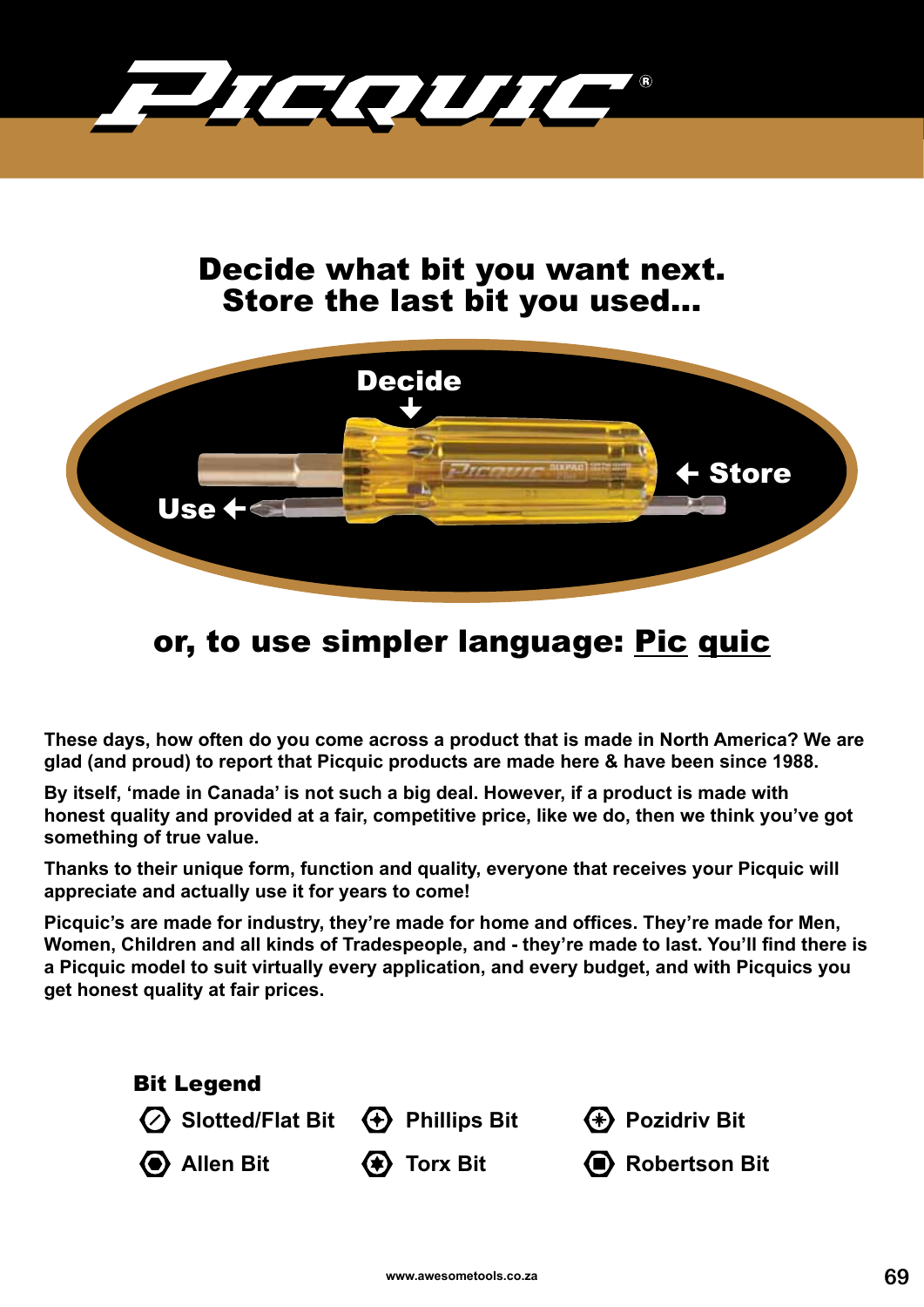| <b>SIXPAC</b><br>$\boldsymbol{P}\boldsymbol{I}\boldsymbol{\mathbf{u}}\boldsymbol{S}_{\text{TM}}$ |                           |                                                                                                                                                                                                                                            |                 |                 |                                  |
|--------------------------------------------------------------------------------------------------|---------------------------|--------------------------------------------------------------------------------------------------------------------------------------------------------------------------------------------------------------------------------------------|-----------------|-----------------|----------------------------------|
| powerdrivers.                                                                                    |                           | The original Picquic - Full size for professional or at home use. Solid handle for maximum comfort and torque; no<br>moving parts to break (or lose). Anodized aluminum alloy shank for years of use. Bits are ideal for use in drills and |                 |                 |                                  |
| <b>Available Colours</b>                                                                         |                           |                                                                                                                                                                                                                                            |                 |                 | Standard 1/4" Hex x 3" Bit Load: |
|                                                                                                  | <b>Transparent Blue</b>   | PQ32515                                                                                                                                                                                                                                    | 1/8"            | 3/16"           | 5/32"                            |
|                                                                                                  | <b>Transparent Yellow</b> | PQ32515                                                                                                                                                                                                                                    | P1              | P <sub>2</sub>  |                                  |
|                                                                                                  | <b>Transparent Red</b>    | PQ32515                                                                                                                                                                                                                                    | PZ <sub>1</sub> | PZ <sub>2</sub> |                                  |
|                                                                                                  | <b>Transparent Green</b>  | PQ32515                                                                                                                                                                                                                                    |                 |                 |                                  |
|                                                                                                  | <b>Transparent Black</b>  | PQ32515                                                                                                                                                                                                                                    |                 |                 |                                  |
|                                                                                                  | <b>Opaque Orange</b>      | PQ32515                                                                                                                                                                                                                                    |                 |                 |                                  |



| DASH Z                   |                           |                                                                                                                                                                                                                                                    |   |                |                 |                                  |
|--------------------------|---------------------------|----------------------------------------------------------------------------------------------------------------------------------------------------------------------------------------------------------------------------------------------------|---|----------------|-----------------|----------------------------------|
| with copycat items.      |                           | Like its full size cousins, the DASH 7 comes with 7 1/4" Hex Powerbits, anodized shank & solid handle. It's smaller size<br>reduces cost and keeps it compact but it's still 'every bit' a durable, no nonsense tool. Dash 7 competes head to head |   |                |                 |                                  |
| <b>Available Colours</b> |                           |                                                                                                                                                                                                                                                    |   |                |                 | Standard 1/4" Hex x 2" Bit Load: |
|                          | <b>Transparent Blue</b>   | PQ32502                                                                                                                                                                                                                                            |   | 1/4"           | 3/16"           | 5/32"                            |
|                          | <b>Transparent Yellow</b> | PQ32502                                                                                                                                                                                                                                            | 0 | P <sub>1</sub> | P <sub>2</sub>  |                                  |
|                          | <b>Transparent Red</b>    | PQ32502                                                                                                                                                                                                                                            |   | PZ1            | PZ <sub>2</sub> |                                  |
|                          | <b>Transparent Green</b>  | PQ32502                                                                                                                                                                                                                                            |   |                |                 |                                  |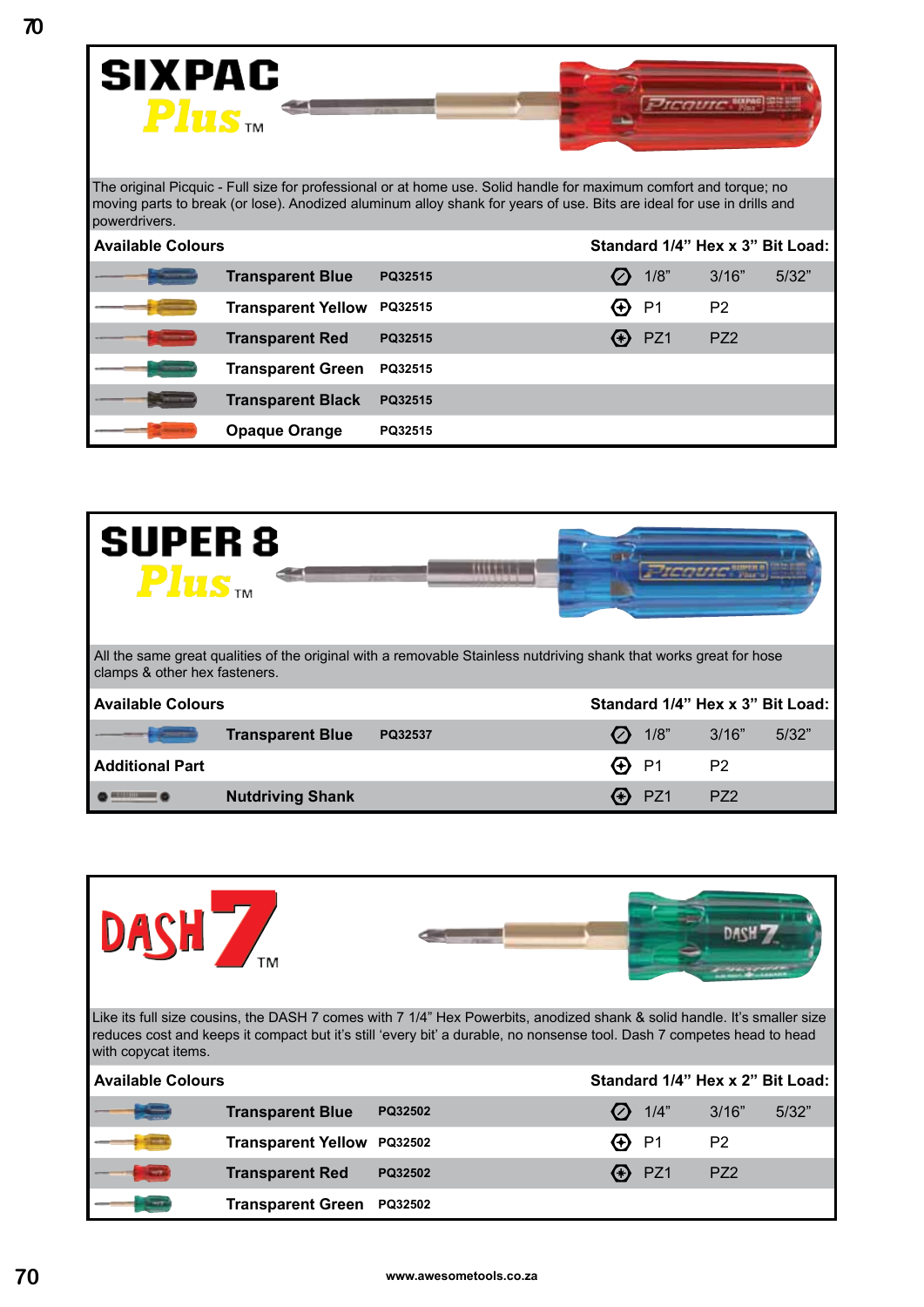| <b>STUBBY™</b>           | The World's first-ever Multiple bit Stubby and still considered the best! Ideal for the kitchen drawer and superb for                                                                                                                                                                                                             |         |                                     |                                    |                       |       |
|--------------------------|-----------------------------------------------------------------------------------------------------------------------------------------------------------------------------------------------------------------------------------------------------------------------------------------------------------------------------------|---------|-------------------------------------|------------------------------------|-----------------------|-------|
|                          | close-quarters work. High-strength magnet holds 'working' bit and screw securely. 1/4" hex 1.3" insert bits are ideal for<br>powerdriving. The handle is built for comfort and torque; no moving parts to break (or lose). Anodized aluminium alloy<br>shank for years of use. Bits are ideal for use in drills and powerdrivers. |         |                                     |                                    |                       |       |
| <b>Available Colours</b> |                                                                                                                                                                                                                                                                                                                                   |         |                                     | Standard 1/4" Hex x 1,3" Bit Load: |                       |       |
|                          | <b>Opaque Blue</b>                                                                                                                                                                                                                                                                                                                | PQ32530 |                                     | 1/4"                               | 3/16"                 |       |
|                          | <b>Opaque Yellow</b>                                                                                                                                                                                                                                                                                                              | PQ32530 | (⊹)                                 | P <sub>1</sub>                     | P <sub>2</sub>        |       |
|                          | <b>Opaque Red</b>                                                                                                                                                                                                                                                                                                                 | PQ32530 |                                     | PZ1                                | PZ <sub>2</sub>       |       |
|                          | <b>Opaque Green</b>                                                                                                                                                                                                                                                                                                               | PQ32530 |                                     |                                    |                       |       |
|                          | <b>Opaque Black</b>                                                                                                                                                                                                                                                                                                               | PQ32530 |                                     |                                    |                       |       |
| <b>Multique</b>          |                                                                                                                                                                                                                                                                                                                                   |         |                                     |                                    | Multique second these |       |
| Women.                   | The slim, comfortable handle is great for smaller hands & finer work. Slender, high quality general purpose bits make<br>it great around any house or workplace and allow access into deep recesses. Multique is the perfect handle size for                                                                                      |         |                                     |                                    |                       |       |
| <b>Available Colours</b> |                                                                                                                                                                                                                                                                                                                                   |         | Standard 3/16" Hex x 2,5" Bit Load: |                                    |                       |       |
|                          | <b>Opaque Blue</b>                                                                                                                                                                                                                                                                                                                | PQ32520 |                                     | 1/8"                               | 3/16"                 | 5/32" |
|                          | <b>Opaque Yellow</b>                                                                                                                                                                                                                                                                                                              | PQ32520 | $(\rightarrow)$                     | P <sub>1</sub>                     | P <sub>2</sub>        |       |
|                          | <b>Opaque Red</b>                                                                                                                                                                                                                                                                                                                 | PQ32520 |                                     | PZ1                                | <b>P72</b>            |       |
|                          | <b>Opaque Green</b>                                                                                                                                                                                                                                                                                                               | PQ32520 |                                     |                                    |                       |       |
|                          | <b>Opaque Orange</b>                                                                                                                                                                                                                                                                                                              | PQ32520 |                                     |                                    |                       |       |
|                          | <b>Opaque Fuchsia</b>                                                                                                                                                                                                                                                                                                             | PQ32520 |                                     |                                    |                       |       |
| .<br>CCNY%               |                                                                                                                                                                                                                                                                                                                                   |         |                                     |                                    |                       |       |
| impulse item.            | The "Teeny" is perfect for servicing eyeglasses & today's electronic devices. Bright, fun colours are especially<br>appealing to the younger generation. Fast becoming the most sought - after Picquic. Cookie jar & price make it a great                                                                                        |         |                                     |                                    |                       |       |
| <b>Available Colours</b> |                                                                                                                                                                                                                                                                                                                                   |         |                                     | Standard 3/16" Hex x 1" Bit Load:  |                       |       |
|                          | <b>Opaque Blue</b>                                                                                                                                                                                                                                                                                                                | PQ32540 |                                     | 1/8"                               | 3/16"                 | 5/32" |
|                          | <b>Opaque Yellow</b>                                                                                                                                                                                                                                                                                                              | PQ32540 | $\leftrightarrow$                   | P <sub>1</sub>                     | P <sub>2</sub>        |       |
|                          | <b>Opaque Red</b>                                                                                                                                                                                                                                                                                                                 | PQ32540 | ⊕                                   | PZ1                                | PZ <sub>2</sub>       |       |
|                          | <b>Opaque Green</b>                                                                                                                                                                                                                                                                                                               | PQ32540 |                                     |                                    |                       |       |
|                          | <b>Opaque Orange</b>                                                                                                                                                                                                                                                                                                              | PQ32540 |                                     |                                    |                       |       |
|                          | <b>Opaque Fuchsia</b>                                                                                                                                                                                                                                                                                                             | PQ32540 |                                     |                                    |                       |       |